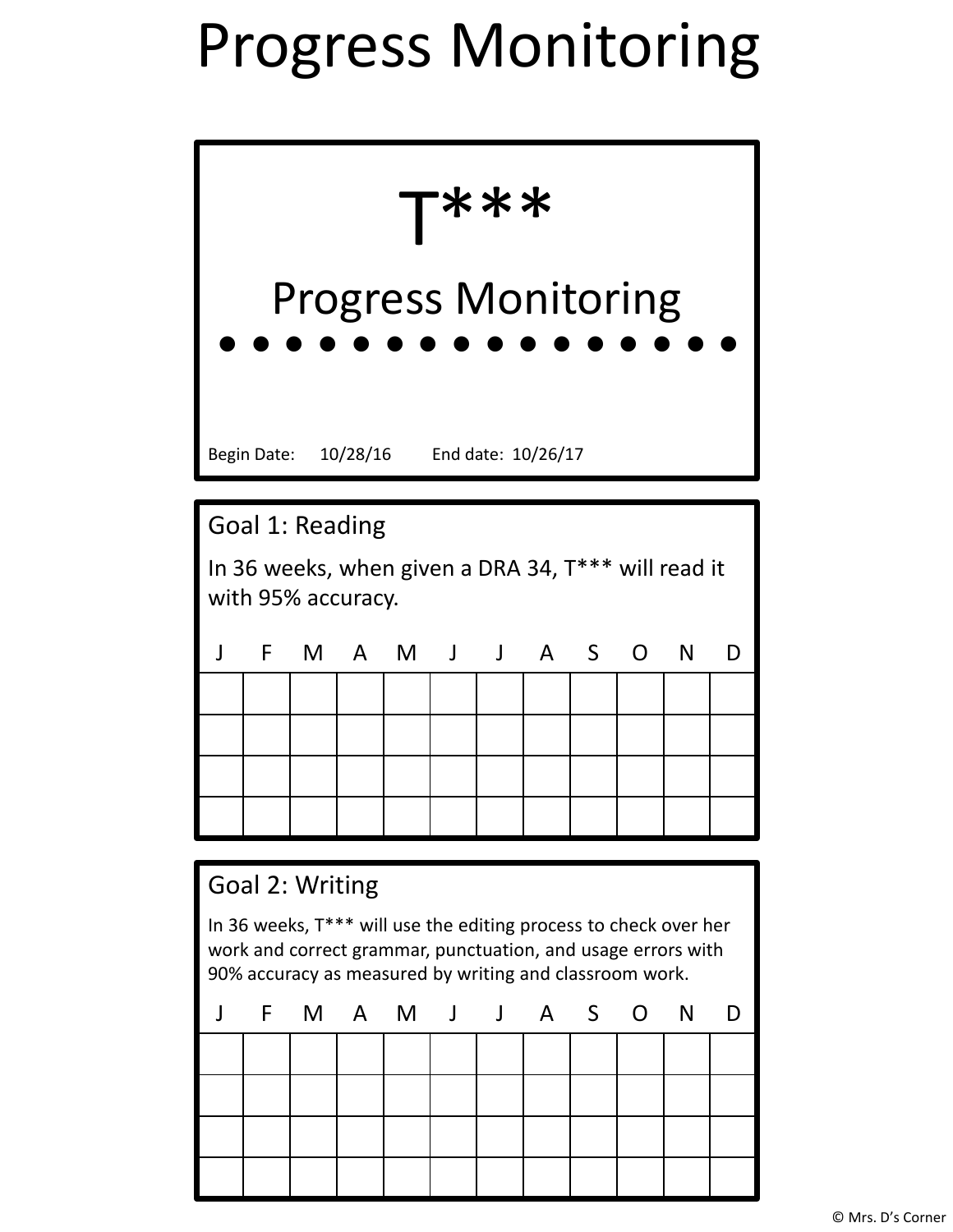## Progress Monitoring